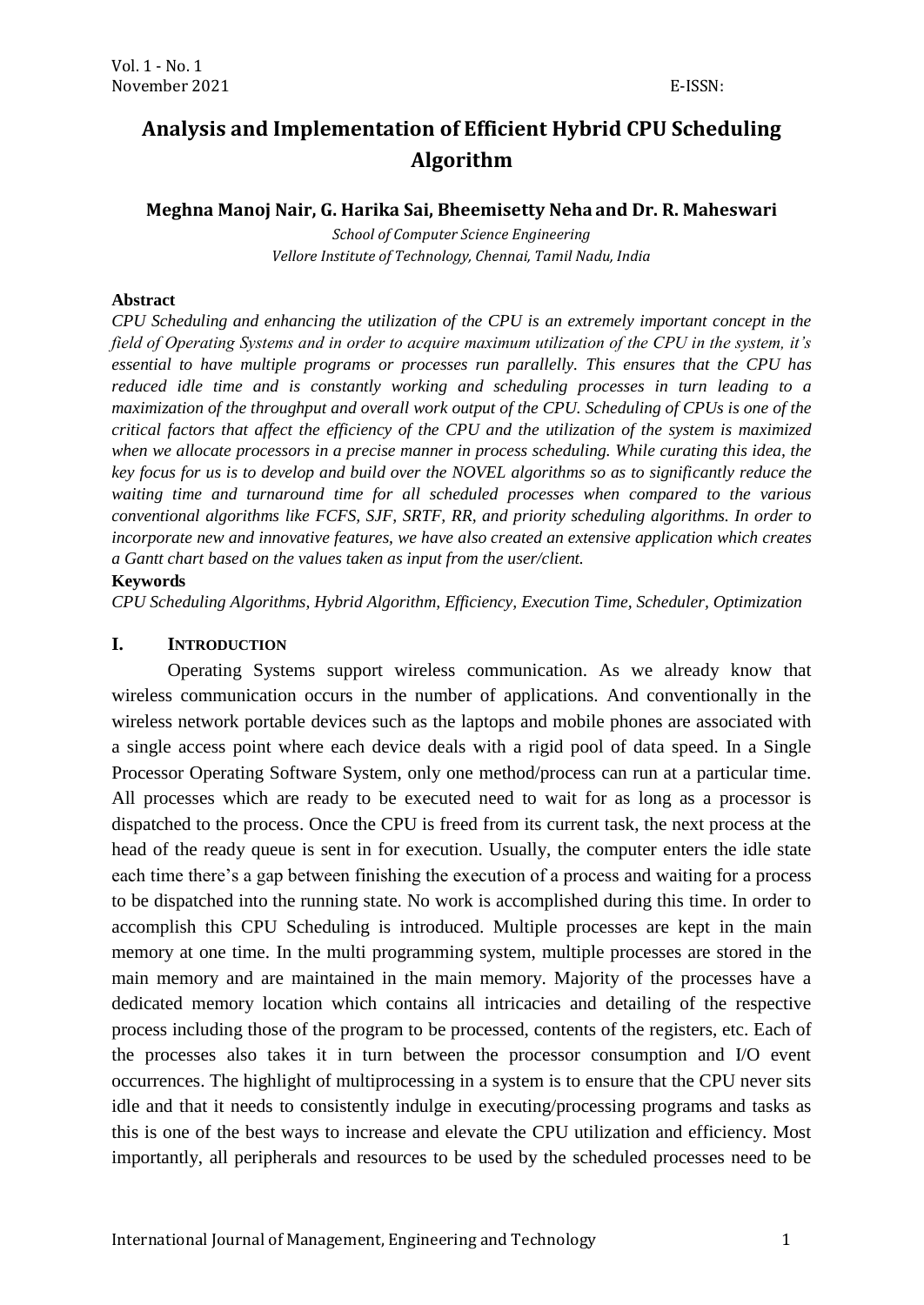scheduled and arranged in an organized manner. So, the main focus and duty of action of CPU scheduling is to monitor and control the sequence and order in which processes need to be executed. This makes CPU scheduling a dominant factor in OS as it creates a huge impact on the usage of resources and performance of the machine.

CPU scheduling related activities usually occur during the following condition:

- 1. When the respective process shifts from running to waiting state
- 2. When the respective process changes from running to ready state
- 3. When the respective process changes from waiting to ready state
- 4. When the process comes to an end or terminates

In cases one and four, a new process must be dispatched for execution. However, in cases two and three, there are options and choices. In cases one and four, the scheduling is non preemptive and in situations two and three, its preemptive. FCFS is a simple and easy scheduling algorithm with regards to implementation and understanding. The process which arrives first and requests for the CPU will be allotted the processor and goes into execution. This is done through the FIFO queue. However, it can lead to extremely large waiting times and takes quite long for completion. One of the other conventional scheduling algorithms is Shortest Job First (SJF) wherein the CPU allocates the processor to those processes which have the shortest amount of time for completion and considers the burst time for scheduling the processes. In case of situations where more than one process has the same amount of time for completion, then FCFS is used to decide which process is scheduled next. Priority scheduling, is the algorithm that executes and completes the processes based on the priority which has been assigned to each of the tasks/processes in the schedule queue. Those processes with a higher priority are executed initially while those with lower priority are processed towards the end. This algorithm can also be of preemptive or non-preemptive type. Round Robin is the algorithm which is capable of ensuring that each of the processes get an equal share of CPU allotment on the basis of the pre-decided time quantum is the RR algorithm. Each of the processes from the scheduling queue will be executed in a cyclic order for a limited amount of time. The major highlight of this algorithm is that it ensures starvation free process execution.

In general, there are three types of process schedulers in Operating System:

#### **A. Long Term Scheduler / Job Scheduler**

Long Term Scheduler is an essential dispatcher as it is responsible for bringing out the newly created processes into the ready state. Apart from this it also monitors and controls the different I/O peripherals and CPU bounds which cater to the process to be executed. Long term scheduler is usually invoked only in necessary cases and hence it's called infrequently.

#### **B. Medium Term Scheduler**

The Medium-Term Scheduler is accountable for resuming the process and also to suspend the process. On the whole this scheduler swaps i.e., moves the process from the main memory to the disk and also from disk to the main memory. This scheduler also reduces the degree of the multiprogramming. This is also useful for maintaining a perfect balance between IO and CPU bounds. Swapping/rolling of processing could be required to improvise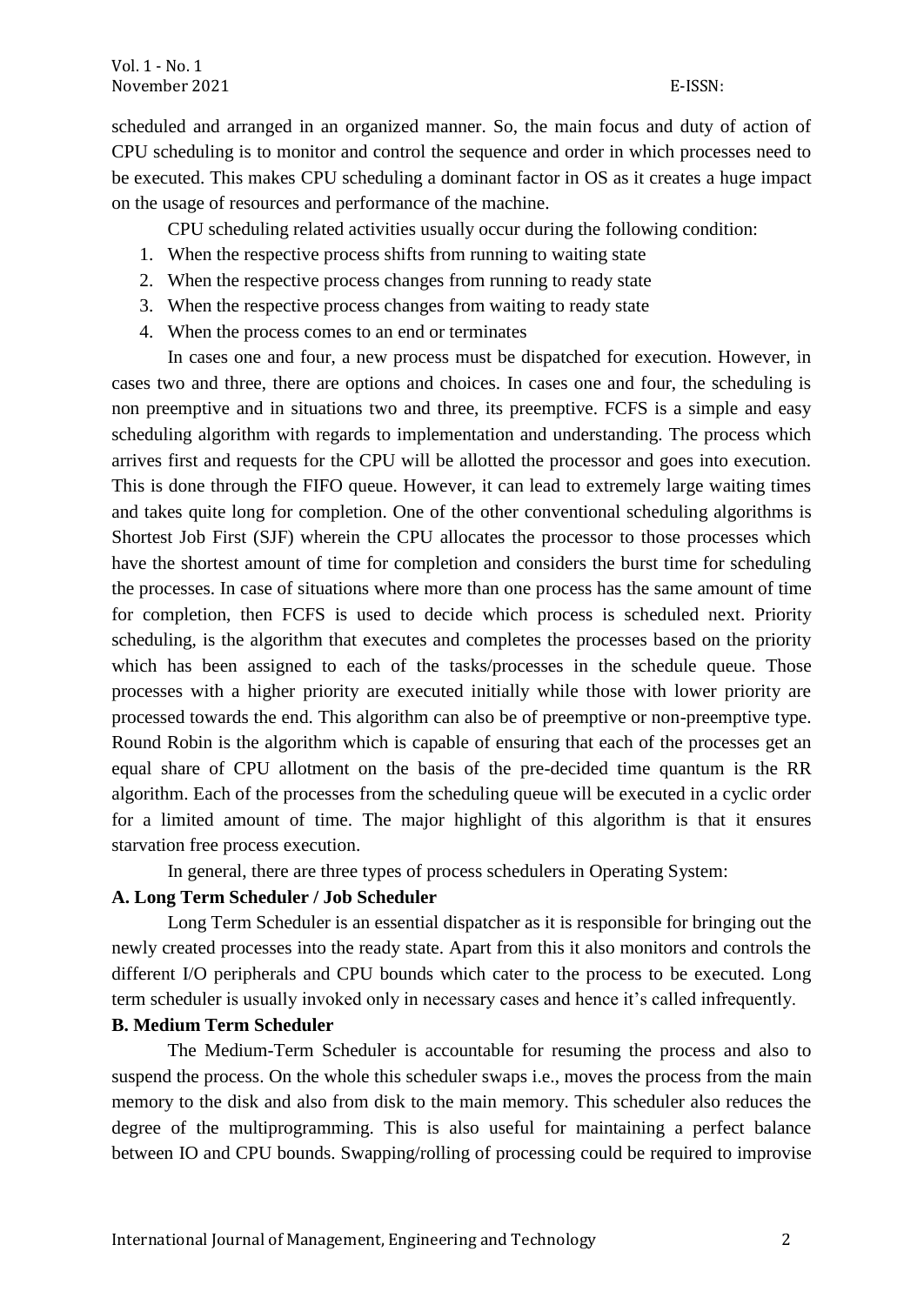the sequence and to cater to the memory requirements in order to ensure that the there's no over commitment towards the less memory space made available.

### **C. Short Term Scheduler**

The short-term scheduler is one of the highly used schedulers as it's used to dispatch the process which needs to be scheduled next. It carries out the task of choosing the next process from the ready queue based on the algorithm being implemented and transfers it into the running state. Furthermore, this scheduler is also responsible for ensuring that each process gets a chance to get executed and isn't starved, especially the processes which possess a high burst time. Due to these tasks and chores of responsibility, this scheduler is approached frequently.

# **II. LITERATURE SURVEY**

The most important asset of the PC framework is CPU that is the reason in multiprogramming working framework; the fundamental memory has a few procedures and there must be appropriate criteria to serve these procedures, known as CPU Scheduling. There are distinctive CPU booking calculations. Everyone has their own benefits and faults. There are a plethora of prominent and commonly used algorithms like First Come First Serve (FCFS) algorithm, Shortest Job First (SJF) algorithm, Priority Scheduling algorithm, etc. However, the Round Robin scheduling algorithm portrays a major bottleneck of an extremely high waiting time and turnaround time for the processes. Improved Round Robin picks the main procedure from the prepared line and dispenses the CPU to the procedure for a period interim of up to time Quantum.

Once the time slice has been fulfilled for a particular process, the dispatcher looks into the right portion of the queue for getting insights into the next available process which is ready for execution, and this is the Improved Round Robin scheduling algorithms as portrayed by the authors of in 2012. Authors of have proposed a hybrid approach for scheduling where the sum of average standard deviation and time quantum based concept is used for scheduling. In 2013 Increased Round Robin calculation was projected, by neutering the time quantum of a simply those procedures that needs a slightly additional noteworthy time than the appointed time quantum cycle. The rest of the procedures will be executed in the ordinary round robin way. Another variation of Round Robin planning calculation was proposed in 2011, in which the procedures were executed by the new computed match issue that used the concept of dynamic time quantum. In the middle of 2012, a few alternative esteems were added to the time quantum. In 2012,a work was projected during which the procedures were organized in climbing request as indicated by the foremost restricted outstanding burst time and the Time Quanta was figured by duplicating the conventional summation of least and greatest Burst Time.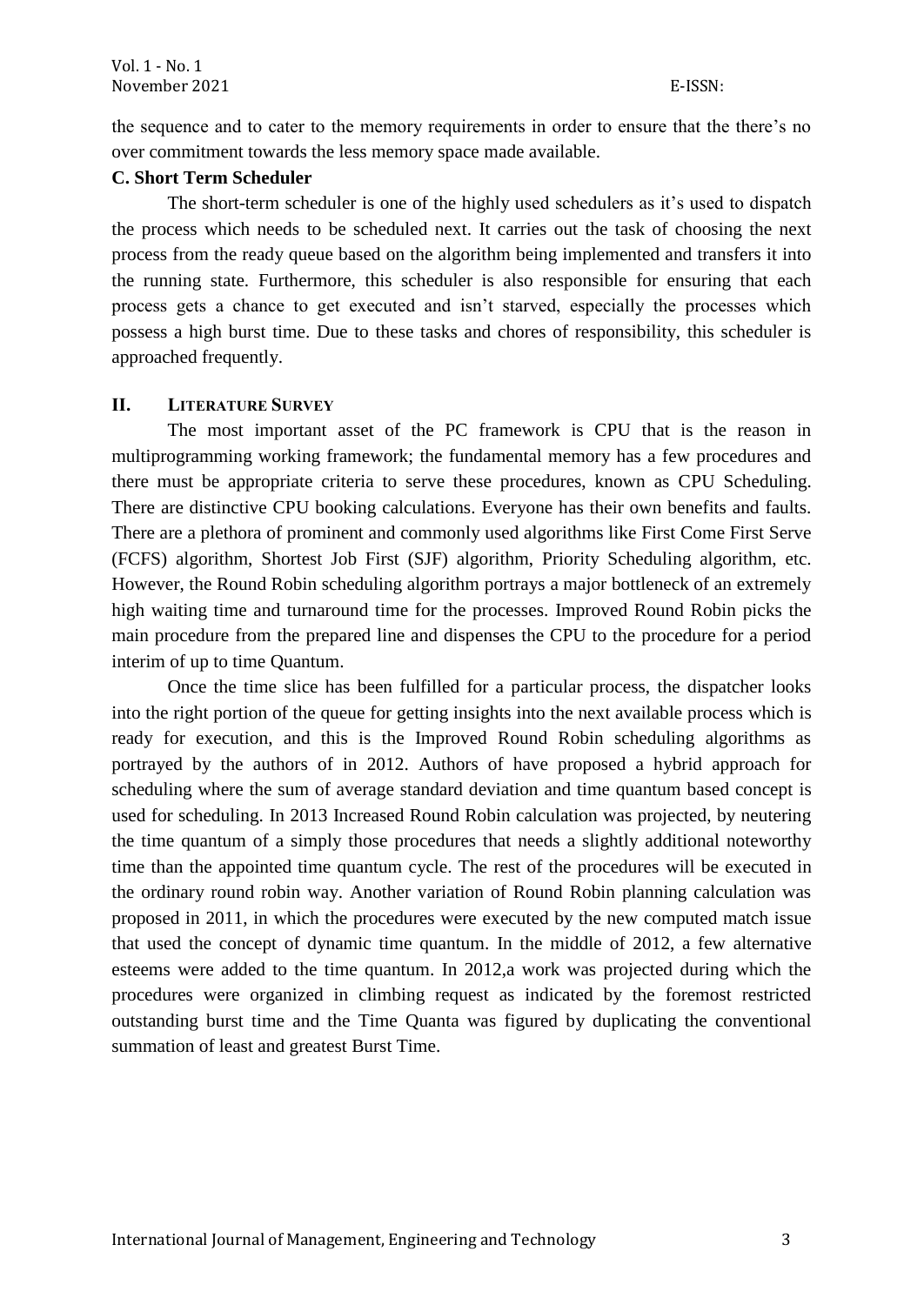# **III. EXISTING SYSTEM**

CPU Scheduling is an extremely essential and necessary task for any CPU to ensure that the tasks/processes to be executed are done in an organized, systematic and consolidated manner. Some of the highly common and exposed algorithms include:

**First Come First Serve (FCFS):** As the name suggests, this scheduling algorithm tries to assign the CPU to whichever task/process/file that reaches the scheduling queue first. It is one of the easiest types of scheduling algorithms and it works hand in hand with that of a FIFO queue. This algorithm replicates real life instances in a number of ways, for example – standing in a queue to buy a ticket, etc. However, this algorithm is non-preemptive in nature (i.e., the process will only release the CPU after it has completed its execution to its entirety). The main drawback in this case is the extremely high average waiting time which is a result of the scheduling logic initiated by FCFS.

**Shortest Job First (SJF):** In this type of scheduling algorithm, CPU completes (or prioritizes) and executes those processes which have comparatively lower execution time or burst time. This ensures that all those tasks with lower time of completion are scheduled first while those with higher completion time are pushed towards the end. This algorithm can operate in both preemptive and non-preemptive mode based on which the processes will release the CPU either after completing the task or voluntarily in between respectively. One of the major bottlenecks in this algorithm is that the execution time of each of the processes must be known prior and it can be tedious to predict it prior.

**Round Robin (RR):** The algorithm which is capable of ensuring that each of the processes get an equal share of CPU allotment on the basis of the pre-decided time quantum is the RR algorithm. Each of the processes from the scheduling queue will be executed in a cyclic order for a limited amount of time. The major highlight of this algorithm is that it ensures starvation free process execution. However, in situations where the time quantum is deemed to be too less, the overhead caused by context switching increases rampantly.

**Shortest Remaining Time First (SRTF):** This algorithm is often considered to be a modified version of the SJF algorithm, or in other words SRTF is the preemptive form of SJF algorithm. This algorithm executes the processes and allocates the CPU to those tasks and processes which are nearer to completion. However, the flaw of this algorithm is the high context switching overheads which are involved which adds up to the processing time, thus reducing the efficiency of the CPU.

**Priority Scheduling:** This algorithm executes and completes the processes based on the priority which has been assigned to each of the tasks/processes in the schedule queue. Those processes with a higher priority are executed initially while those with lower priority are processed towards the end. This algorithm can also be of preemptive or non-preemptive type. One of the main concerns which arises as an issue to this algorithm is that in case of any system crashes or data loss, all low priority processes will be lost and there are chances of starvation.

Apart from these conventional algorithms, a number of researchers and scholars have put forward modifications and variation to further enhance and optimize the utilization of the CPU, as mentioned in the literature review. The authors of have proposed a technique to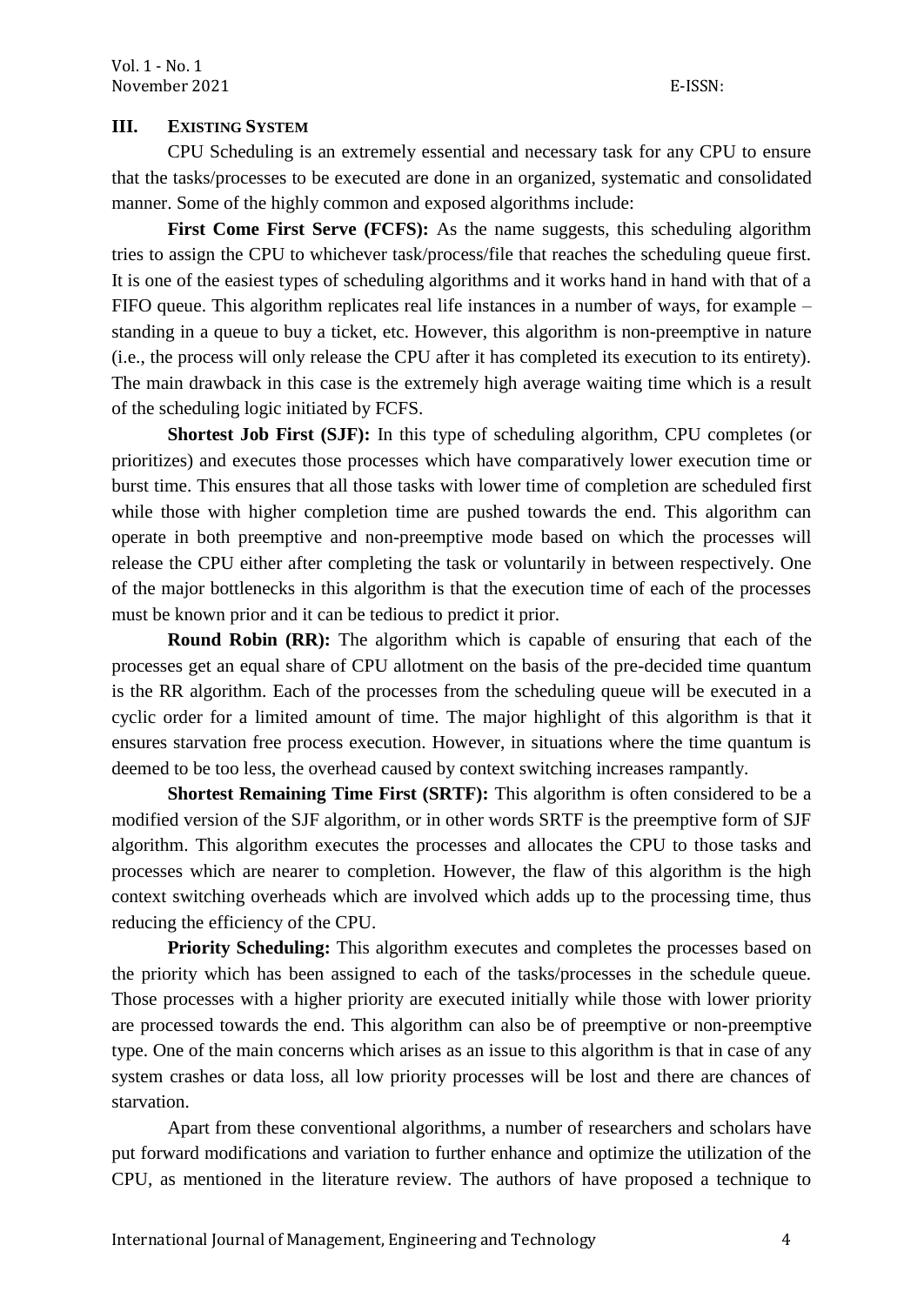improvise the round robin scheduling algorithm by incorporating the main features of SJF and ordinary RR algorithms and they have experimentally proven it to be much more efficient than that of conventional RR algorithm. On the contrary, another approach to improvise and enhance the CPU usage is to adopt a dynamic multilevel hybrid scheduling algorithm using median/square root approach. This approach ensures that there's minimum waiting, turnaround and response time involved. Another possible innovation in the field of CPU scheduling algorithms is to incorporate a genetic approach for sequencing and scheduling the tasks as required and this has proven to drastically reduce the average waiting time as a result. Apart from CPU scheduling algorithms, it's essential for students, researchers and scholars related to this field to be able to calculate the different parameters which are linked to that of a scheduling algorithm. Gannt char is one of the useful ways to provide a holistic view with regards to the time consumed for termination of each process and other parameters. There are quite a few CPU scheduling algorithm calculators which allow users to input the arrival/burst time of the processes and it would return the completion time and waiting time as required. A few other calculators also make use of the input data to generate static Gantt charts to provide a visual representation of the sequencing and timing parameters of the processes.

### **IV. PROPOSED SYSTEM**

As mentioned in section 4, each of the conventional approaches do possess a drawback or a flaw which pulls down the efficiency of the algorithm to a great extent. As a team, we have worked on a hybrid algorithm which incorporates modifications to the conventional Round Robin algorithm and are proposing the same in this report. As discussed previously, one of the main drawbacks of the RR algorithm is the high rise in context switching overheads, especially in cases where the time quantum is too less in comparison to the burst time of the processes. The algorithm we have curated would decide on the time quantum on the basis of the burst time of the processes. The proposed algorithm lays its foundation on the NOVEL scheduling algorithm which basically carries differing time quantum to be considered by the processes. This ensures that the scheduler has the control and power to schedule processes in such a way that it reduces and offers a decent response time. The main highlight of this algorithm is that it ensures a reduced waiting time which further enhances the versatile programming environment keeping the higher number of processes to get executed at an earlier time.

The hybrid algorithm will determine a time slice which would cater to the needs of all the processes which are scheduled, thus leading to an efficient and optimized utilization of the CPU. On initializing the hybrid algorithm, all the scheduled processes are sorted in an increasing order with regards to the elapsed time. The elapsed time is calculated by computing the sum of the arrival time and the burst time. A loop is initialized until the queue gets empty. Within the loop, all the processes are repeatedly checked at constant intervals of time and the process with the least elapsed time is executed next. This process repeats until the queue becomes empty. Based on the elapsed time of the processes is the time slice/quantum is chosen and the processes are executed in a cyclic fashion. Apart from this,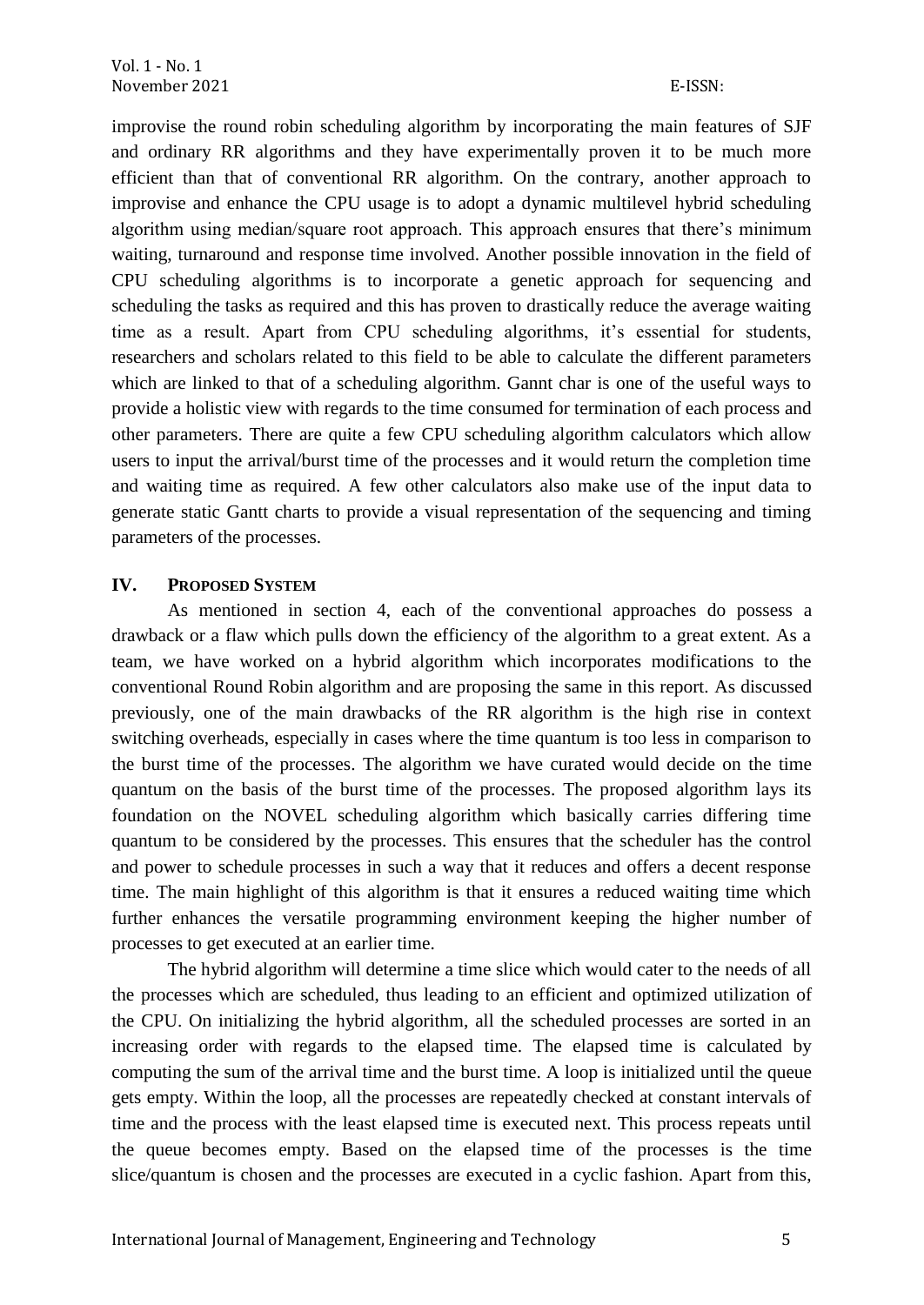the proposed hybrid algorithm can be operated in both preemptive and non-preemptive techniques, making it more flexible and dynamic in nature.

In order to add an element of uniqueness and innovation to our project, we have developed an application that helps users to get a holistic idea on conventional CPU scheduling algorithms with a great visual demonstration. On opening the application, the user has the option to choose his/her preferred tab as per their interest from the menu. If the user wishes to gain more insights on the different types of CPU Scheduling Algorithms, the user can click on the scheduling algorithms tab where they can access a crisp and brief explanation of each of the scheduling algorithms.If the user wishes to obtain a Gantt chart along with other details for any number of processes, the user can navigate to the respective tab where he/she can enter values for different time parameters and obtain results. The additional feature here is that the Gantt chart will be displayed in a dynamic fashion with a timer count. Furthermore, if the user has any doubts/clarifications with regards to CPU Scheduling, he/she can chat with our virtual chatbot Lexy to clear the queries.

### **V. SYSTEM DESIGN AND IMPLEMENTATION**

The diagram shown in Fig. 1 illustrates the Hybrid Algorithm proposed as a part of this project. Initially on executing this algorithm some space of the memory is reserved for the ready queue. Following this, the numerous processes which are to be executed are inserted into the read queue. The corresponding arrival time and burst time of each process is also saved and the Total Execution Time (TET) is calculated for each process respectively. After the computation of TET for each individual process, the processes are sorted on the basis of TET. Based on this sorted list, the processes are scheduled one by one and are executed accordingly.

# **VI. WORKING MODULES**

- FCFS First Come First Serve
- SJF Shortest Job First
- SRTF Shortest Remaining Time First
- **PRIORITY**
- ROUND ROBIN
- HYBRID ALGORITHM
- WEB APPLICATION
	- Home Page
	- Algorithms and Information
	- Visualization and Algorithm Calculator
	- **Chatbot**

The above-mentioned modules highlight the major algorithms which have been considered for analysis and implementation. The flow of execution and needs are described in the next section.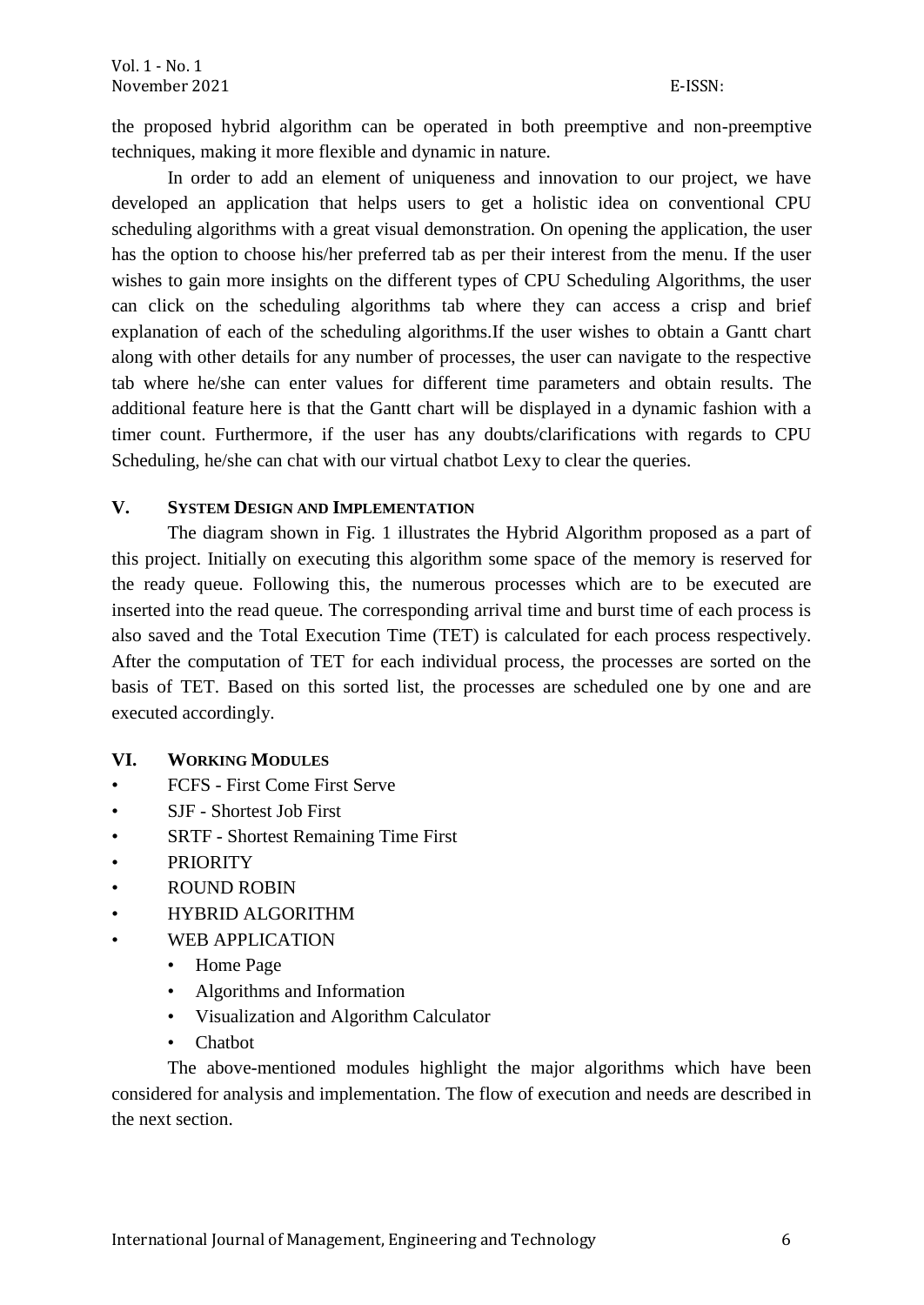#### **VII. DESCRIPTION OF EACH MODULE**

This section elucidates the different working modules and components involved in the development of the project so as to carry out necessary comparisons and analyses.

# **A. First Come First Serve (FCFS)**

This scheduling algorithm tries to assign the CPU to whichever task/process/file that reaches the scheduling queue first. It is one of the easiest types of scheduling algorithms and it works hand in hand with that of a FIFO queue. Fig. 2 describes the work flow of the FCFS scheduling algorithm. Initially, the processes are input along with their burst time (bt[i]) following which the waiting time (wt[i]) for each process is computed. For every first process which arrives in the queue, the waiting time is set to zero as the scheduler needn't wait for any other process. Consequently, the waiting time for every other process is calculated using the formula in equ $(1)$ :

 $wt[i] = bt[i-1] + wt[i-1]$  (1)

Then the turn round time is calculated by the formula in equ (2):

 $\text{tat}[i] = \text{wt}[i] + \text{bt}[i]$  (2)

Further, the average waiting time and average turnaround time for all the scheduled processes are calculated for comparison.

#### **B. Shortest Job First (SJF)**

In this type of scheduling algorithm, CPU completes (or prioritizes) and executes those processes which have comparatively lower execution time or burst time. This ensures that all those tasks with lower time of completion are scheduled first while those with higher completion time are pushed towards the end. Fig. 3 elucidates the flow of algorithm for SJF scheduling. Initially all processes are analyzed along with their arrival times and are sorted on the respective grounds. The process with the least arrival time and minimum burst time is chosen for scheduling. After completing the scheduled set of processes, a process pool is curated in order to repeat the same until a particular process has been completed.

### **C. Shortest Remaining Time First (SRTF)**

This algorithm is often considered to be a modified version of the SJF algorithm, or in other words SRTF is the preemptive form of SJF algorithm. This algorithm executes the processes and allocates the CPU to those tasks and processes which are nearer to completion. Fig. 4 focuses on the flow of execution for SRTF algorithm. The processes arriving are scheduled in the queue and each time a process with less burst time arrives, the currently executing process is preempted and the newly scheduled one will be executed. Similarly, all processes are executed until the queue is empty.

#### **D. Round Robin**

Each of the processes from the scheduling queue will be executed in a cyclic order for a limited amount of time. The major highlight of this algorithm is that it ensures starvation free process execution. However, in situations where the time quantum is deemed to be too less, the overhead caused by context switching increases rampantly. Fig. 5 can be referred for describing the execution process of RR algorithm. The processes arriving are placed into the ready queue once it reaches the ready state. The scheduler then chooses a process and checks if the burst time is less than that of the chosen time quantum and if so, that particular process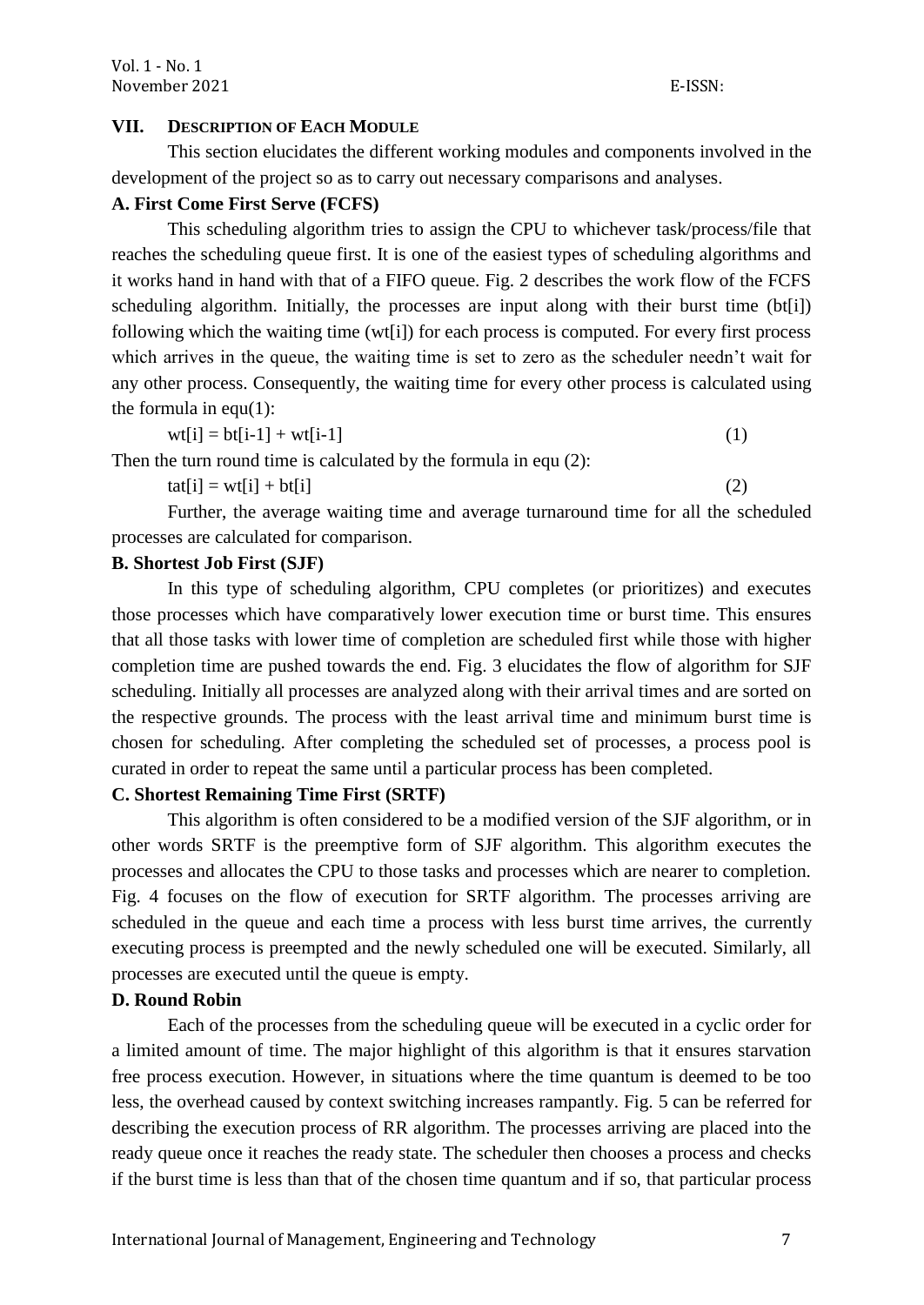is executed. The process is preempted and the following processes are executed in a similar manner until all processes have finished execution.

# **E. Priority Scheduling**

This algorithm executes and completes the processes based on the priority which has been assigned to each of the tasks/processes in the schedule queue. Those processes with a higher priority are executed initially while those with lower priority are processed towards the end. This algorithm can also be of preemptive or non-preemptive type. Fig. 6 describes the Priority scheduling algorithm. To begin with the processes along with their burst time and priority are input. Then they are sorted based on their priority and is processed with FCFS to further schedule the processes.

### **E. Hybrid Algorithm**

This CPU scheduling algorithm considers the elapsed time (summation of arrival time and burst time) for organizing and sequencing the processes. Based on the elapsed time, the corresponding parameters of time for each of the processes are sorted and stored. A loop is initialized until the queue gets empty. Within the loop, all the processes are repeatedly checked at constant intervals of time and the process with the least elapsed time is executed next.

# **F. Web Application**

In order to add an element of uniqueness and innovation to our project, we have developed an application that helps users to get a holistic idea on conventional CPU scheduling algorithms with a great visual demonstration. On opening the application, the user has the option to choose his/her preferred tab as per their interest from the menu. If the user wishes to gain more insights on the different types of CPU Scheduling Algorithms, the user can click on the scheduling algorithms tab where they can access a crisp and brief explanation of each of the scheduling algorithms. If the user wishes to obtain a Gantt chart along with other details for any number of processes, the user can navigate to the respective tab where he/she can enter values for different time parameters and obtain results. The additional feature here is that the Gantt chart will be displayed in a dynamic fashion with a timer count. Furthermore, if the user has any doubts/clarifications with regards to CPU Scheduling, he/she can chat with our virtual chatbot Lexy to clear the queries.





**Figure 1: Flowchart of Hybrid Algorithm Figure 2: Flowchart of FCFS**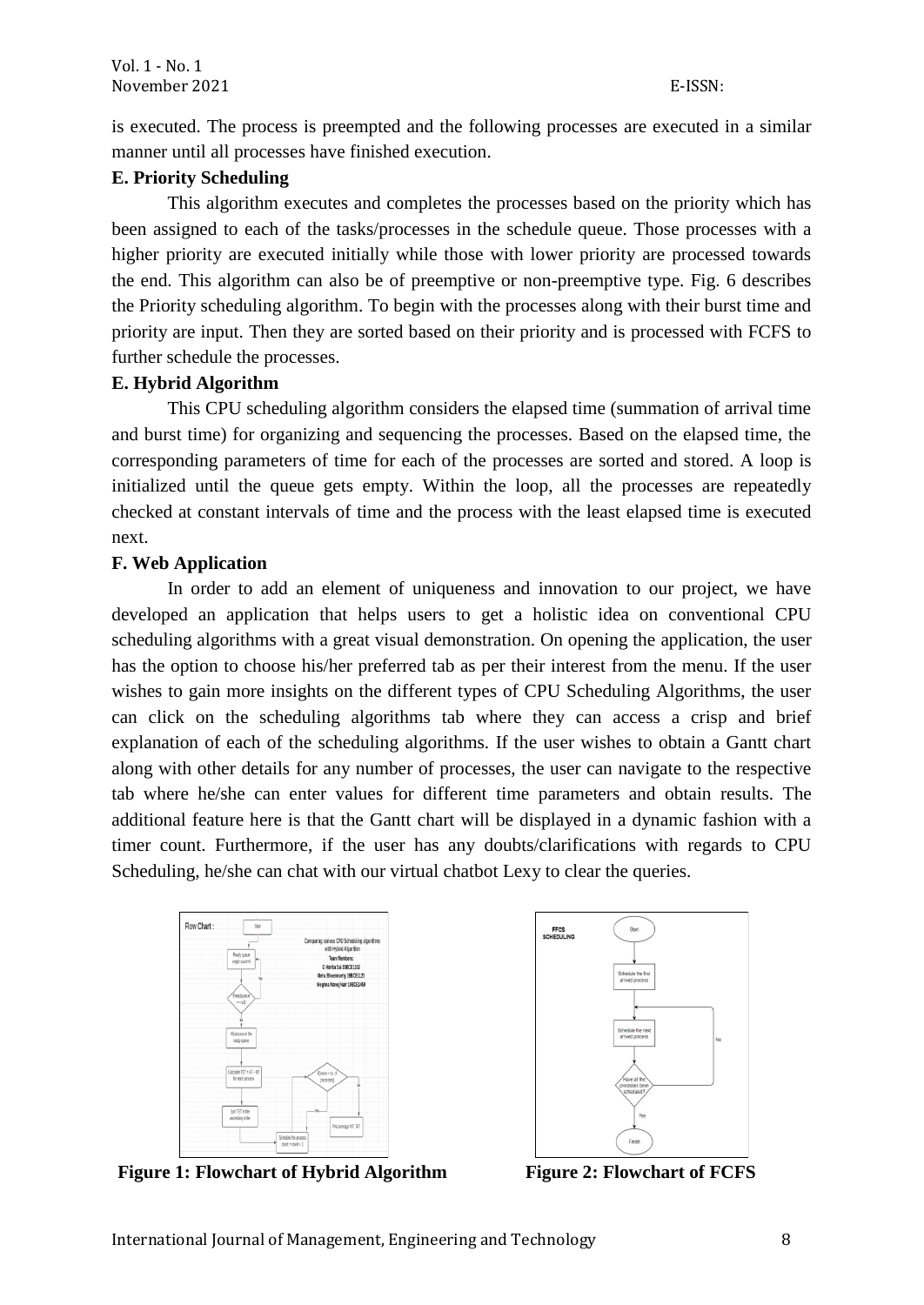









**Figure 5: Flowchart of RR Figure 6: Flowchart of Priority** 

# **VIII. RESULTS AND DISCUSSION**

This section deals with the results and implementation of the different modules involved in the curation of this project. Fig. 7 deals with all the inputs required for processing and scheduling the different tasks. It caters to the basic details of the process including that of process id, arrival time and burst time. Fig. 8 corresponds to the results obtained after scheduling the process according to Hybrid algorithm. Fig. 9 portrays the results obtained along with the turn-around time, waiting time and completion time while applying FCFS algorithm. On the other hand, Fig. 10 represents the results extracted on applying the SJF algorithm. While Fig. 10 and Fig. 11 represent the solutions obtained after the implementation of Priority and Round Robin scheduling algorithms. Fig. 12 showcases the output of Round Robin algorithm and Fig. 13 that of SRTF Algorithm. Fig. 14 represents the home page of the web application where some basic information of scheduling algorithms is provided in a carousel. Fig. 15 represents the visualization page where the user can select a scheduling algorithm of his/her preferred choice, give inputs on the processes and visualize the Gantt chart for the specified inputs and scheduling algorithm. Fig. 16 represents the results and analysis that have been observed from the comparison of hybrid and conventional CPU scheduling algorithms. Fig. 17 represents the chatbot that has been incorporated in order to clarify any basic doubts on the CPU scheduling algorithms.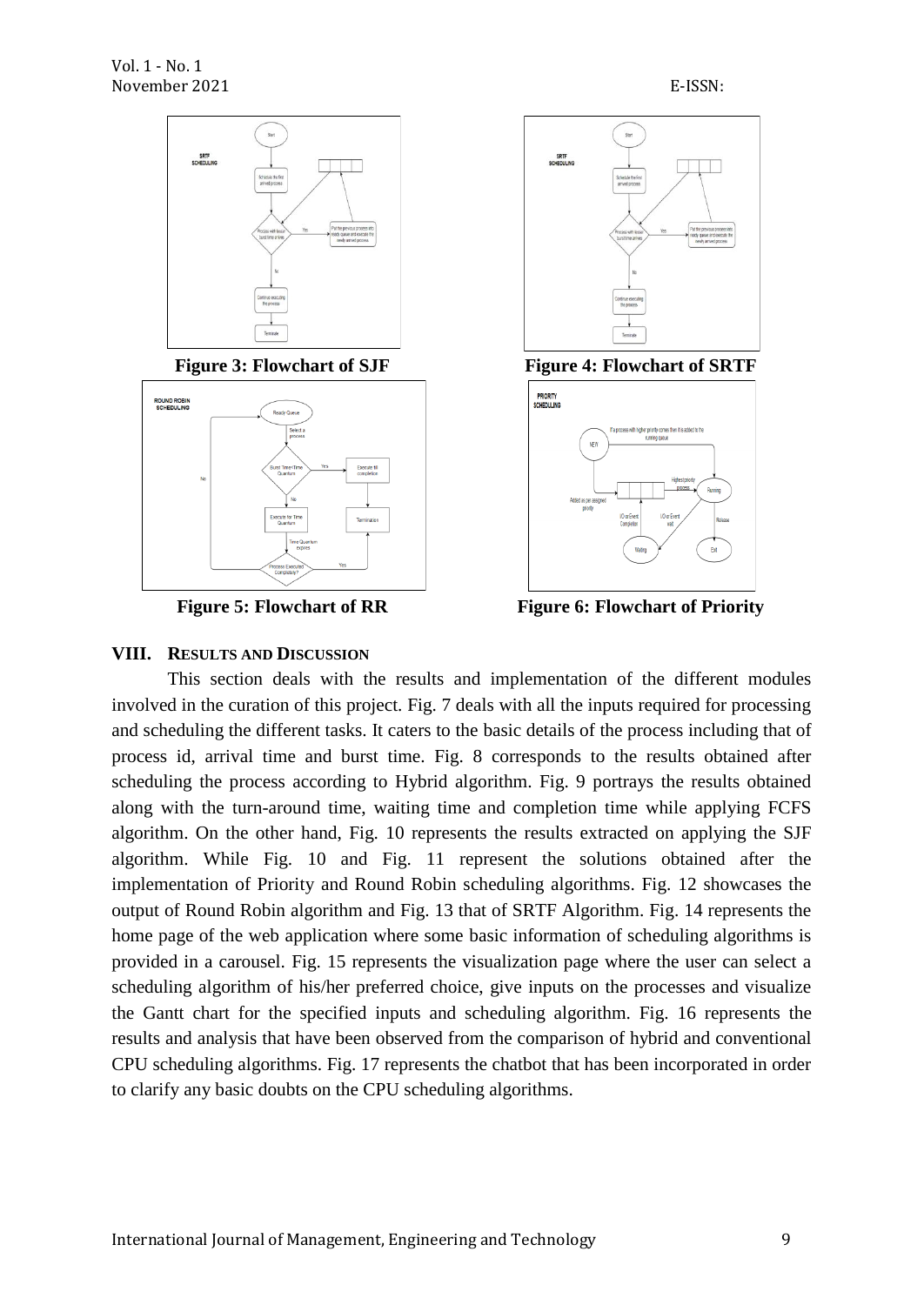| OS J COMPONENT                                             |  |  |  |
|------------------------------------------------------------|--|--|--|
| 19BCE1123-Bheemisetty Neha                                 |  |  |  |
| 19BCE1182-Gadiparthy Harika Sai                            |  |  |  |
| 19BCE1459-Meghna Manoj Nair                                |  |  |  |
| COMPARING DIFFERENT SCHEDULING ALGORITHMS                  |  |  |  |
| Enter the number of processes:4                            |  |  |  |
| Enter the Process id, Arrival time and Burst time:-<br>105 |  |  |  |
| Enter the Process id, Arrival time and Burst time:-<br>214 |  |  |  |
| Enter the Process id, Arrival time and Burst time:-<br>322 |  |  |  |
| Enter the Process id, Arrival time and Burst time:-<br>441 |  |  |  |

**Figure 7: Input details of the processes from the user**

|                | USING FCFS SCHEDULING:                       |                |                |           |            |           |  |
|----------------|----------------------------------------------|----------------|----------------|-----------|------------|-----------|--|
| Process AT     |                                              | ВT             | CT.            |           | TAT        | WТ        |  |
|                | 0                                            | 5.             | 5.             | 5.        |            | 0         |  |
| $\overline{2}$ | 1                                            | 4              | 9              | 8         |            | 4         |  |
| 3              | $\overline{2}$                               | $\mathbf{2}$   | 11             | 9         |            | 7         |  |
| 4              | 4                                            | $\mathbf{1}$   | 12             | 8         |            | 7         |  |
|                | Average waiting time:- 4.50                  |                |                |           |            |           |  |
|                | Average turn-around time:- 7.50              |                |                |           |            |           |  |
|                | <b>Figure 9: Output for FCFS scheduling</b>  |                |                |           |            |           |  |
|                | USING PRIORITY:                              |                |                |           |            |           |  |
|                | Enter the priority of processes: 10 20 30 40 |                |                |           |            |           |  |
|                |                                              |                |                |           |            |           |  |
|                | Process Priority AT BT                       |                |                | <b>CT</b> | <b>TAT</b> | <b>WT</b> |  |
|                | 10                                           | 0              | 5.             | 5         | 5          | ø         |  |
|                | 20                                           | $\mathbf{1}$   | 4              | 9         | 8          | 4         |  |
|                | 30                                           | $\overline{2}$ | $\overline{2}$ | 11        | 9          | 7         |  |
|                | 40                                           | $\Delta$       | 1              | 12        | 8          | 7         |  |

Average waiting time is:4.500000<br>Average turnaroundtime is:7.500000

**Figure 11: Output for Priority scheduling Figure 12: Output for Round Robin** 

|            | USING SRTF SCHEDULING:            |               |    |               |    |
|------------|-----------------------------------|---------------|----|---------------|----|
| Process AT |                                   | <b>BT</b>     | cт | TAT           | WТ |
| p1         | 0                                 | 5             | 8  | 8             | 3  |
| .<br>p2    | 1                                 | 4             | 12 | 11            |    |
| .<br>p3    | $\overline{2}$                    | $\mathcal{P}$ | 4  | $\mathcal{P}$ | a  |
| p4         | $\overline{a}$                    | 1             | 5  | 1             | a  |
|            | Average waiting time =2.500000    |               |    |               |    |
|            | Average Turnaround time =5.500000 |               |    |               |    |



**Figure 15: Visualization of Gantt chart for different scheduling algorithms**



**Figure 17: Chatbot page**

#### USING HYBRID SCHEDULING: rocess AT **BT** ET CT WT TAT  $\frac{7}{11}$  $\overline{2}$  $\overline{4}$  $10$  $\overline{4}$  $\overline{\phantom{a}}$  $6\overline{6}$  $\overline{\phantom{a}}$  $\overline{\mathbf{5}}$  $\theta$  $12$  $\bf 8$  $\overline{a}$  $\overline{1}$ Average turn-around time:-7.00 Average waiting time:- 4.00

**Figure 8: Output for hybrid scheduling**

| Process AT     | ВT             | CТ                                | TAT            | МT |
|----------------|----------------|-----------------------------------|----------------|----|
| ø              | 5              | 5                                 | 5              | ø  |
| 4              | $\mathbf{1}$   | 6                                 | $\overline{2}$ | 1  |
| $\overline{2}$ | $\overline{2}$ | 8                                 | 6              |    |
| 1              | $\Delta$       | 12                                | 11             |    |
|                |                | Average waiting time =3.000000    |                |    |
|                |                | Average Turnaround time =6.000000 |                |    |

#### **Figure 10: Output for SJF scheduling**

|            |                       | Enter time quantum for round-robin scheduling: |                |            |                | 2 |
|------------|-----------------------|------------------------------------------------|----------------|------------|----------------|---|
| process AT |                       | <b>BT</b>                                      | <b>CT</b>      | <b>TAT</b> | <b>WT</b>      |   |
| 3          | 2                     | $\overline{2}$                                 | 6              | 4          | $\overline{2}$ |   |
| 4          | 4                     | æ                                              | $\overline{7}$ | 3          | $\overline{2}$ |   |
| 2          | $\sqrt{1}$            | $\overline{a}$                                 | 11             | 10         | 6              |   |
| 1          | $\boldsymbol{\theta}$ | ς                                              | 12             | 12         | 7              |   |
|            |                       | Average waiting_time=4.250000                  |                |            |                |   |

# **scheduling**



**Figure 13: Output for SRTF scheduling Figure 14: Home page of the web application**



**Figure 16: Results and Analysis page**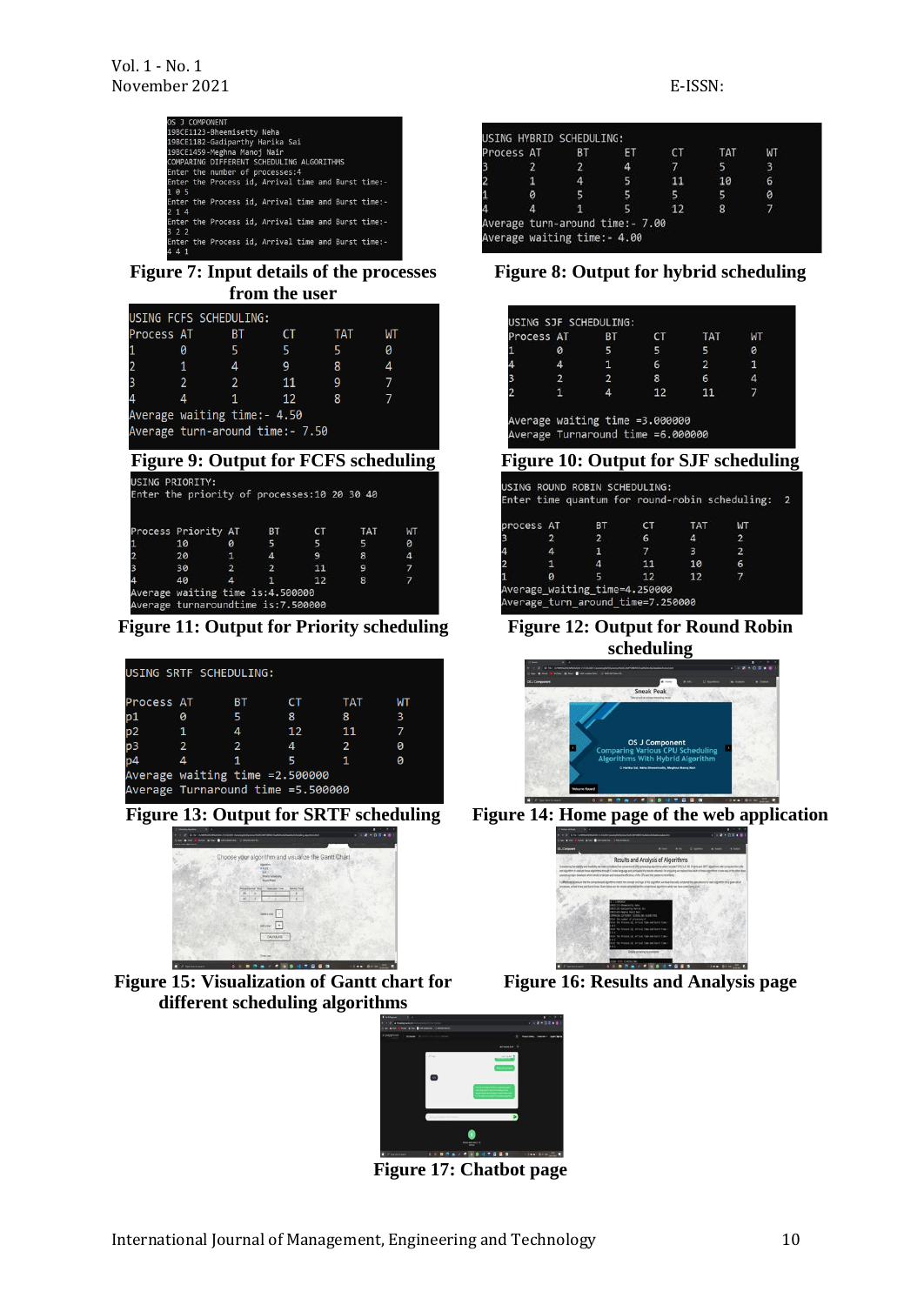# **IX. CONCLUSION**

After the successful implementation of programs for each of the CPU scheduling algorithms, and on analyzing and comprehending the comparisons between them, we can clearly conclude that the proposed hybrid algorithm has better efficiency when contrasted with most of the conventional algorithms, mainly because it induces a reduced turnaround time and waiting time. This is achieved by the hybrid algorithm as it has rooted its concept from a combination of SJF and priority algorithm. If the arrival time of all the processes is the same, then the hybrid algorithm adopts the SJF approach. However, when more emphasis is given on the total elapsed time, then the priority algorithm is adopted. Therefore, we can conclude that the proposed hybrid algorithm arises to be efficient when compared to NOVEL algorithm, Priority scheduling algorithm, FCFS scheduling algorithm, RR scheduling algorithm, and SJF scheduling algorithm. Furthermore, the web application we have curated stands to be a great way for users to visualize the CPU scheduling algorithms along with the time parameters. Moreover, the virtual chatbot – Lexy in the application will be able to interact with users and clear their queries.

# **X**. **FUTURE ENHANCEMENTS**

CPU Scheduling algorithm is a topic of discussion and has room for plethora of innovations and modifications to accommodate better efficiency and optimization and reduce the overheads of the CPU. We can bring about further modifications in the code which would be capable of accommodating a few more conventional algorithms in the proposed algorithm to adhere to various conditions faced by the CPU during scheduling of processes. Furthermore, the website application can be deployed with additional features, i.e. a discussion forum, where like-minded users/researchers can discuss and grow together, bringing about stronger engagement and exploration in the field of CPU scheduling algorithms.

### **XI. REFERENCES**

- [1] Bandarupalli, Sukumar Babu, et al. "A Novel CPU Scheduling Algorithm–Preemptive & Non-Preemptive." *International Journal of Modern Engineering Research*, vol. 2, no. 6, 2012, pp. 4484-4490.
- [2] Abielmona, Rami. *Scheduling Algorithmic Research*, https://www.site.uottawa.ca/~rabielmo/scheduling/elg6171\_FinalReport.pdf
- [3] Mishra, Manish Kumar, and Faizur Rashid. "An Improved Round Robin CPU Scheduling Algorithm with Varying Time Quantum." *International Journal of Computer Science, Engineering and Applications*, vol. 4, no. 4, 2014.
- [4] Shah, Syed Nasir Mehmood, et al. "Dynamic Multilevel Hybrid Scheduling Algorithms for Grid Computing." *Procedia Computer Science*, vol. 4, 2011.
- [5] Patel, Jyotirmay, and A.K. Solanki. "Performance Enhancement of CPU Scheduling by Hybrid Algorithms Using Genetic Approach." *International Journal of Advanced Research in Computer Engineering & Technology*, vol. 1, no. 4, 2012.
- [6] Dinkar, Sahil Kumar, and Kusum Deep. "A Novel CPU Scheduling Algorithm Based